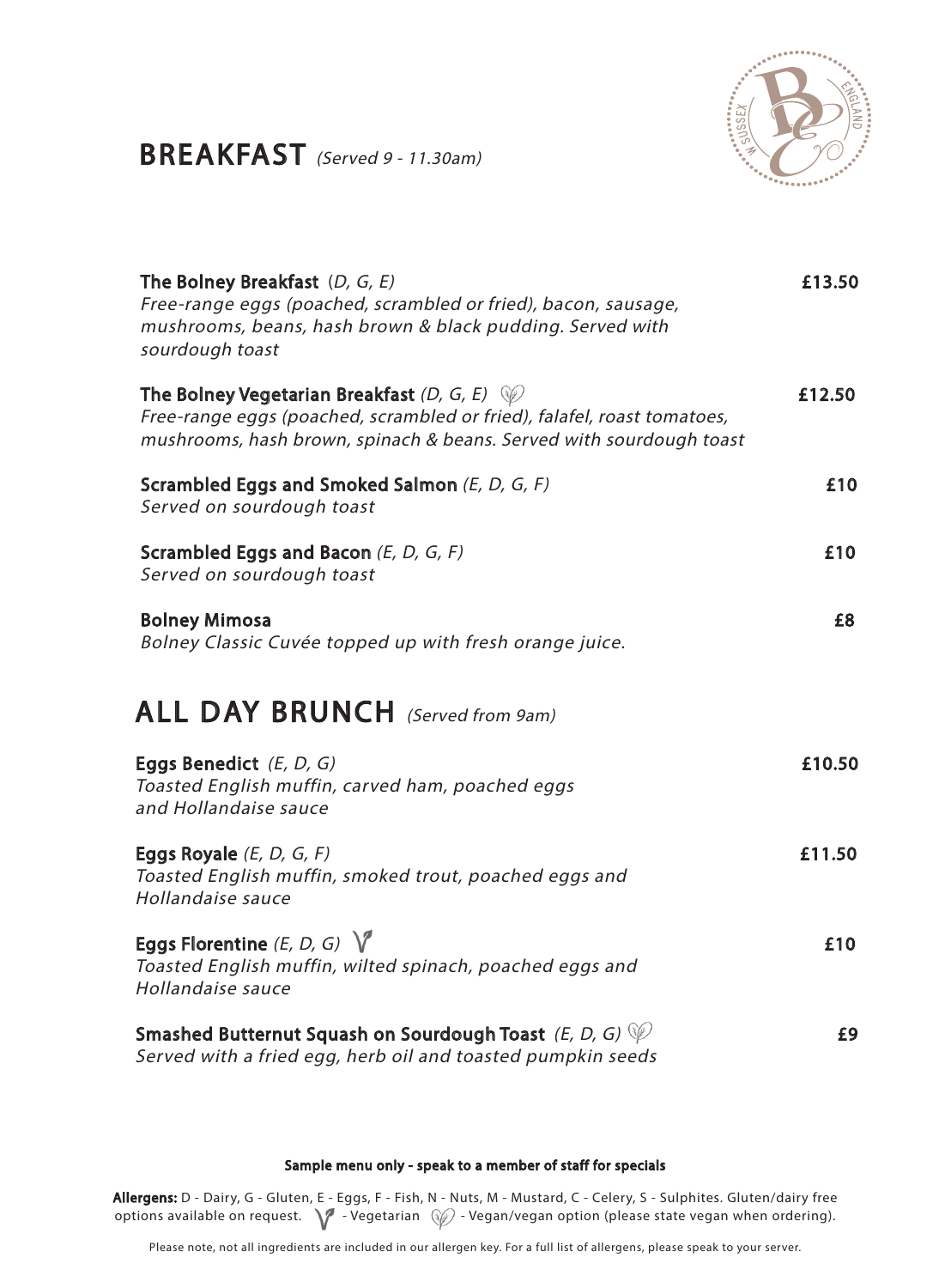## LUNCH



| Smoked Trout and Jersey Royal salad (D, F, S)<br>Served with pickled radish, watercress and Bolney Gin & blood orange<br>dressing.                                       | £9.50  |
|--------------------------------------------------------------------------------------------------------------------------------------------------------------------------|--------|
| Our MD Sam's pairing suggestion - Blanc de Blancs.                                                                                                                       |        |
| Cheese & Charcuterie Board (G, D, E, M, C)<br>A selection of local cured meats and cheeses served with olives,<br>chutney, crackers, cob loaf, dressed salad and grapes. | £15.50 |
| Executive Chef lan's pairing suggestion - a wine flight of Lychgate Red,<br>Lychgate Rosé, Cuvée Noir and Estate Pinot Gris.                                             |        |
| <b>Mezze Board</b> (D, G, E, M, C) $\mathcal{L}$<br>A selection of local cheeses, falafel, grilled artichokes, crackers, cob<br>loaf, dressed salad, grapes and apple.   | £15.50 |
| Brand Ambassador Helen's pairing suggestion - a wine flight of<br>Lychgate Rosé, Blanc de Blancs and Winemaker's Edition.                                                |        |
| Local Sussex Cheese Board (D, G, S) $\sqrt{\ }$<br>A selection of local cheeses served with Bolney Kitchen Pear & Pinot<br>Gris Chutney, crackers, grapes and apple.     | £13.50 |
| Winemaker Cara Lee's pairing suggestion - a wine flight of Lychgate<br>Red, Eighteen Acre Rosé and Estate Pinot Gris.                                                    |        |
| Signature Bolney Beef Burger (D, G, M, S)<br>Served on brioche with bacon, smoked cheddar, fries and coleslaw.                                                           | £16    |
| National Sales Manager Robin's pairing suggestion - Lychgate Red.                                                                                                        |        |
| Fish and Chips $(G, F)$<br>Light battered cod fillet with tartare sauce, minted peas and lemon.                                                                          | £15.50 |
| Chef Jack's pairing suggestion - Bolney Bubbly.                                                                                                                          |        |

#### Sample menu only - speak to a member of staff for specials

**Allergens:** D - Dairy, G - Gluten, E - Eggs, F - Fish, N - Nuts, M - Mustard, C - Celery, S - Sulphites. Gluten/dairy free options available on request.  $\setminus\hspace{-0.15cm}\mathscr{P}$  - Vegetarian  $\mathscr{C}\mathscr{P}$  - Vegan/vegan option (please state vegan when ordering).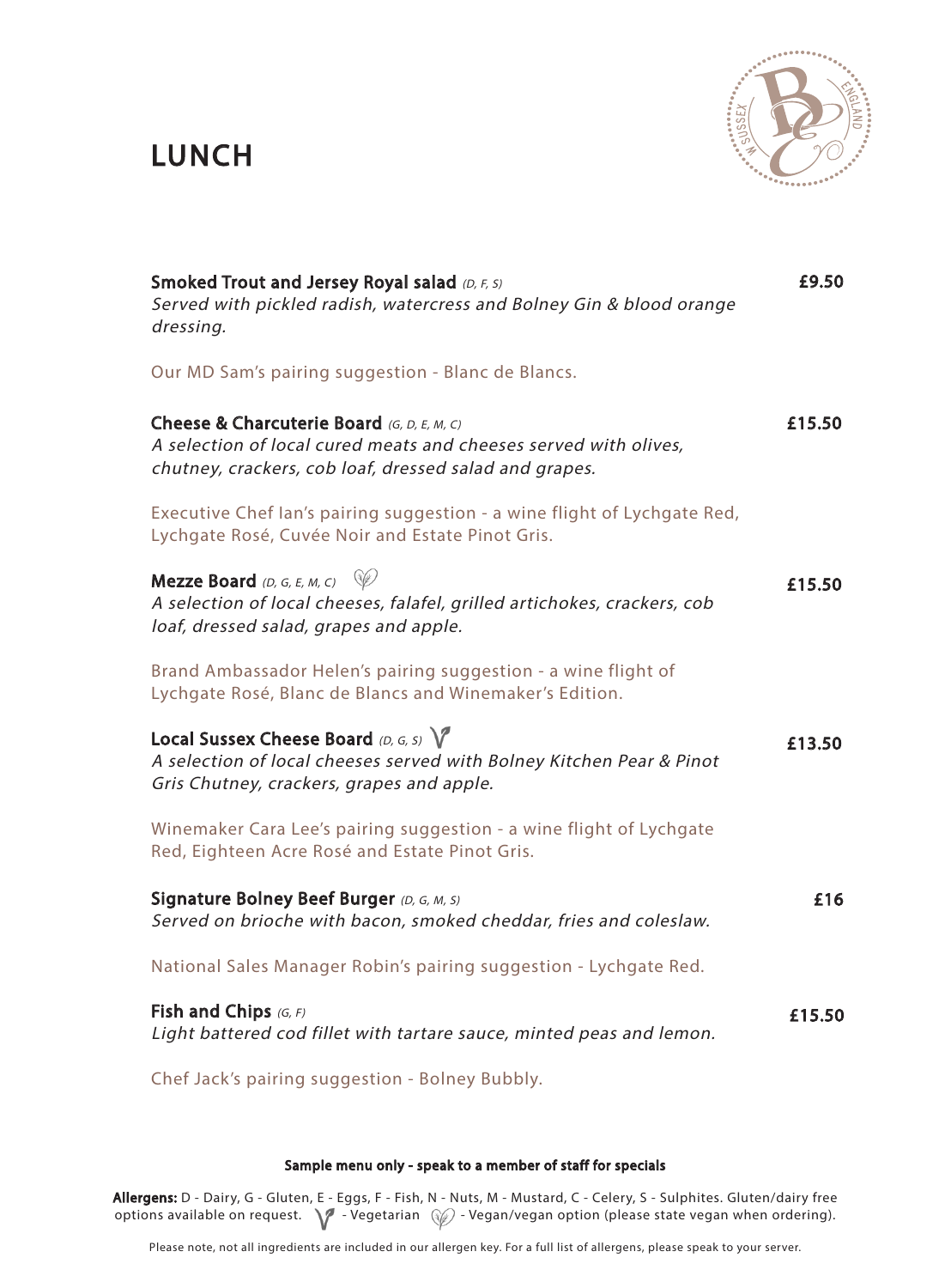

## **DESSERTS**

| <b>Almond cherry bakewell tart</b> (D,G,E,N,S)<br>Served with Double Cream            | £6.50 |
|---------------------------------------------------------------------------------------|-------|
| Executive Chef lan's pairing suggestion - Cuvée Noir.                                 |       |
| <b>Biscoff Cheesecake</b> (G.V)<br>With Caramel sauce                                 | f7    |
| Chef Jack's pairing suggestion - Bolney Bubbly.                                       |       |
| <b>Apple &amp; Raisin Crumble</b> (G,D,V,S)<br>Served with Vanilla Ice cream          | £7    |
| Winemaker Cara Lee's pairing suggestion - Blanc de Blancs.                            |       |
| Petit Fours (G, D)<br>A trio of delicious, seasonal sweet treats from Bolney Kitchen. | £3.50 |

Our MD Sam's pairing suggestion - Cuvée Rosé.

Sample menu only - speak to a member of staff for specials

Allergens: D - Dairy, G - Gluten, E - Eggs, F - Fish, N - Nuts, M - Mustard, C - Celery, S - Sulphites. Gluten/dairy free options available on request.  $\sqrt{ }$  - Vegetarian  $\mathcal{C}$  - Vegan/vegan option (please state vegan when ordering).